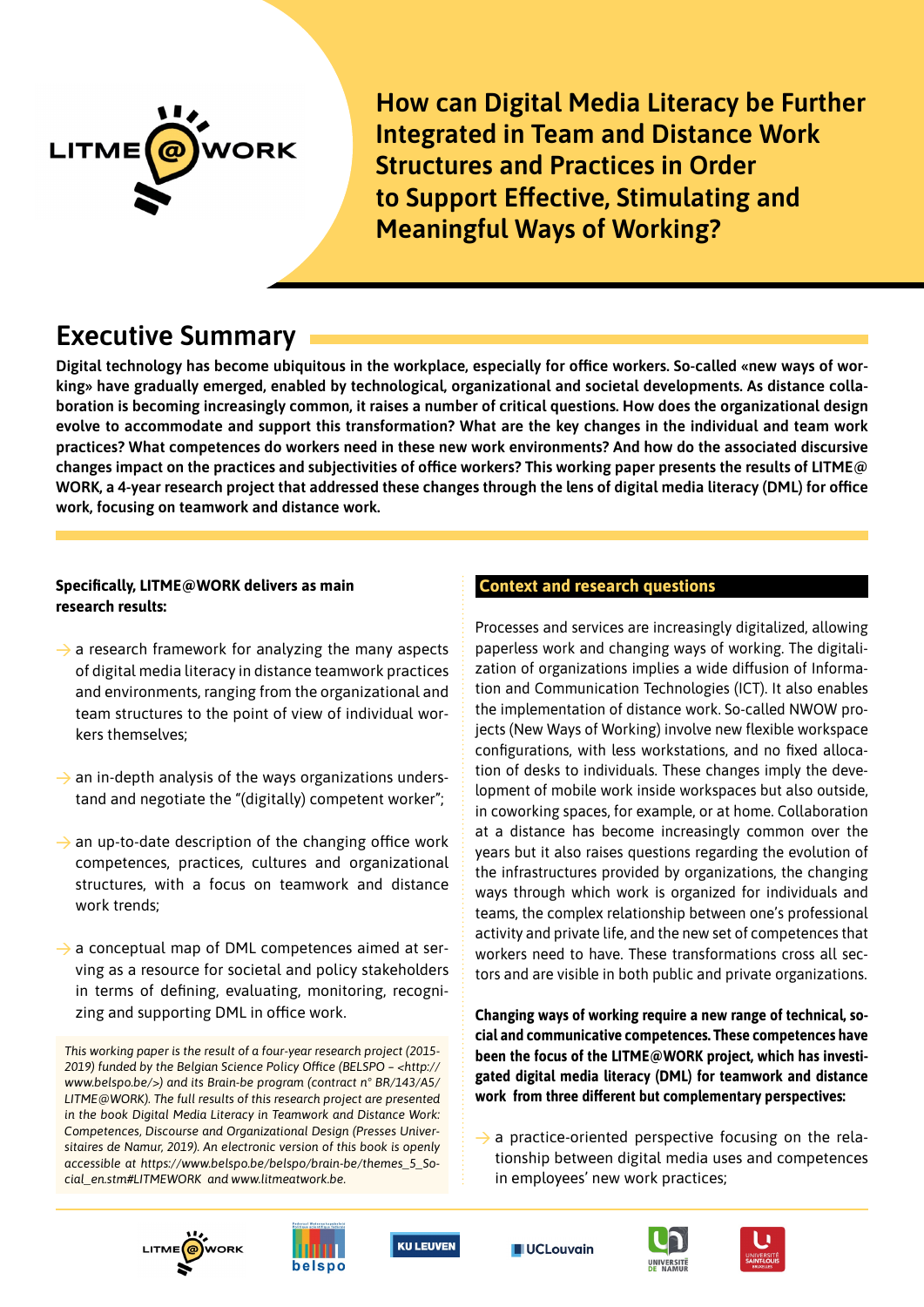

*The perspectives of the LITME@WORK project.*

- $\rightarrow$  an organizational design perspective focusing on the relationship between work organization, workplace design and structural conditions for (DML) competence utilization and learning;
- $\rightarrow$  a discourse-analytical perspective focusing on the sense-making processes office workers rely on when they conceptualize work and (DML) competences in organizations transitioning to new ways of working.

The LITME@WORK project studied ten Belgian organizations that took measures to enhance ICT-supported distance teamwork. The selected cases represent a variety of work contexts that can be distinguished on the basis of parameters such as the public/private distinction, the sector of activity (e.g. IT, health, transportation, insurance) and the size of the organization.

## **Main Findings**

**A framework to identify professional collaborative activities and their dimensions calling for digital media competences**

|                             |                                                                          | <b>Dimensions</b> |             |                |             |                   |        |
|-----------------------------|--------------------------------------------------------------------------|-------------------|-------------|----------------|-------------|-------------------|--------|
| Area                        | <b>Activity</b>                                                          | <b>Tasks</b>      | <b>Time</b> | Space/Distance | Information | <b>Technology</b> | People |
| <b>Interdependent Tasks</b> |                                                                          |                   |             |                |             |                   |        |
|                             | Collectively allocating tasks (coordination work)                        |                   |             |                |             |                   |        |
|                             | Implementing tasks interdependency (cooperation work)                    |                   |             |                |             |                   |        |
| <b>Team Meetings</b>        |                                                                          |                   |             |                |             |                   |        |
|                             | Organizing team meetings (coordination work)                             |                   |             |                |             |                   |        |
|                             | Meeting with the team members (cooperation work)                         |                   |             |                |             |                   |        |
| <b>Remote Communication</b> |                                                                          |                   |             |                |             |                   |        |
|                             | Organizing means of communication (coordination work)                    |                   |             |                |             |                   |        |
|                             | Communicating with coworkers (cooperation work)                          |                   |             |                |             |                   |        |
| <b>Information Spaces</b>   |                                                                          |                   |             |                |             |                   |        |
|                             | Organizing shared information spaces (coordination work)                 |                   |             |                |             |                   |        |
|                             | Sharing information in dedicated spaces (cooperation work)               |                   |             |                |             |                   |        |
| <b>Document Production</b>  |                                                                          |                   |             |                |             |                   |        |
|                             | Organizing the collective authoring of a document<br>(coordination work) |                   |             |                |             |                   |        |
|                             | Authoring a document collectively (cooperation work)                     |                   |             |                |             |                   |        |

*A matrix definition of digital media literacy competences of distance collaboration*

ICT-supported collaborative work (be it performed faceto-face or at a distance) can be mapped onto five expansive activity areas: interrelated tasks, team meetings, remote communication between team members, shared information spaces and collective document production. Each of these activity areas involves both coordination competences (leading workers to prepare collective work by setting rules, designing mechanisms and configuring









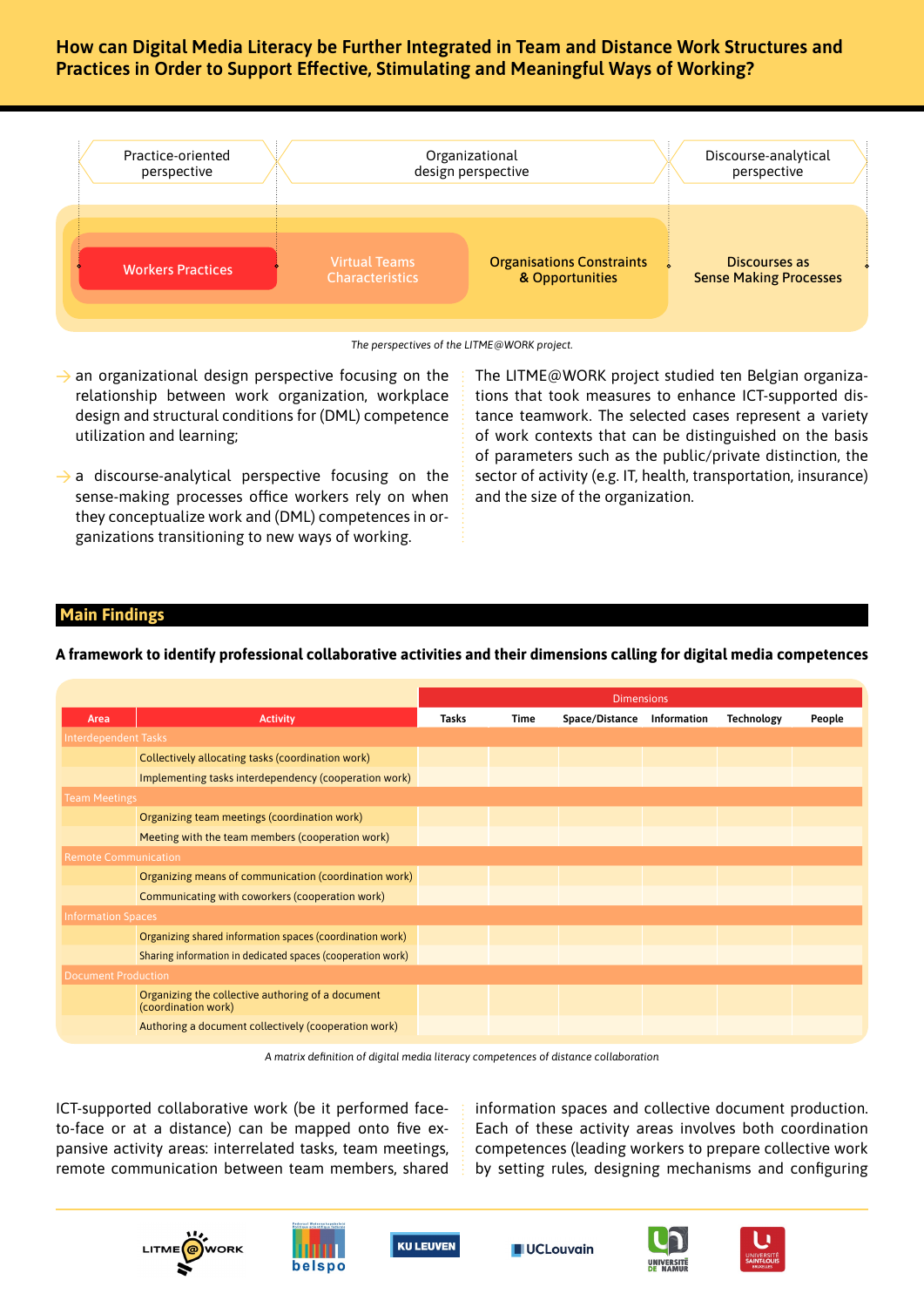tools for collaboration), and cooperation competences (supporting workers during actual collaborative work situations, which often involve the adjustment of the rules, mechanisms and tools). For example, within the "team meeting" activity area, workers need to develop digital media competences related to both the activity of organizing team meeting and attending team meetings. The development of these two interrelated aspects of collaborative competences is a key to support adaptive and long-lasting distant teamwork.

Competent distant collaborators are able to consider how each of these activities involves different elements related to tasks, time, space, information, technologies and people. Digital media competent workers are able to face novel and complex situations related to technology-supported distant teamwork. This process relies on workers' reflexivity, which involves their ability to frame distant collaborative situations they're engaged in and to adopt a fitting conduct, should it be procedural or creative. By conceiving the interconnections between these six dimensions within each collaborative activity, coworkers develop relevant practices that solve problematic distant collaborative situations. The relative complexity of their understanding of collaborative situations, and of their associated conducts are a constitutive part of their digital media literacy.

In situations of distant teamwork, digital media competences are not only about individual worker's perspective and actions but are based on the ability of a team to share a common understanding of a variety of problem-situations and to take competent and concerted collective actions to solve them.

#### **Understanding the division of labor within and between teams to identify learning opportunities**



*Two design options of virtual teams and their impact on learning opportunities*









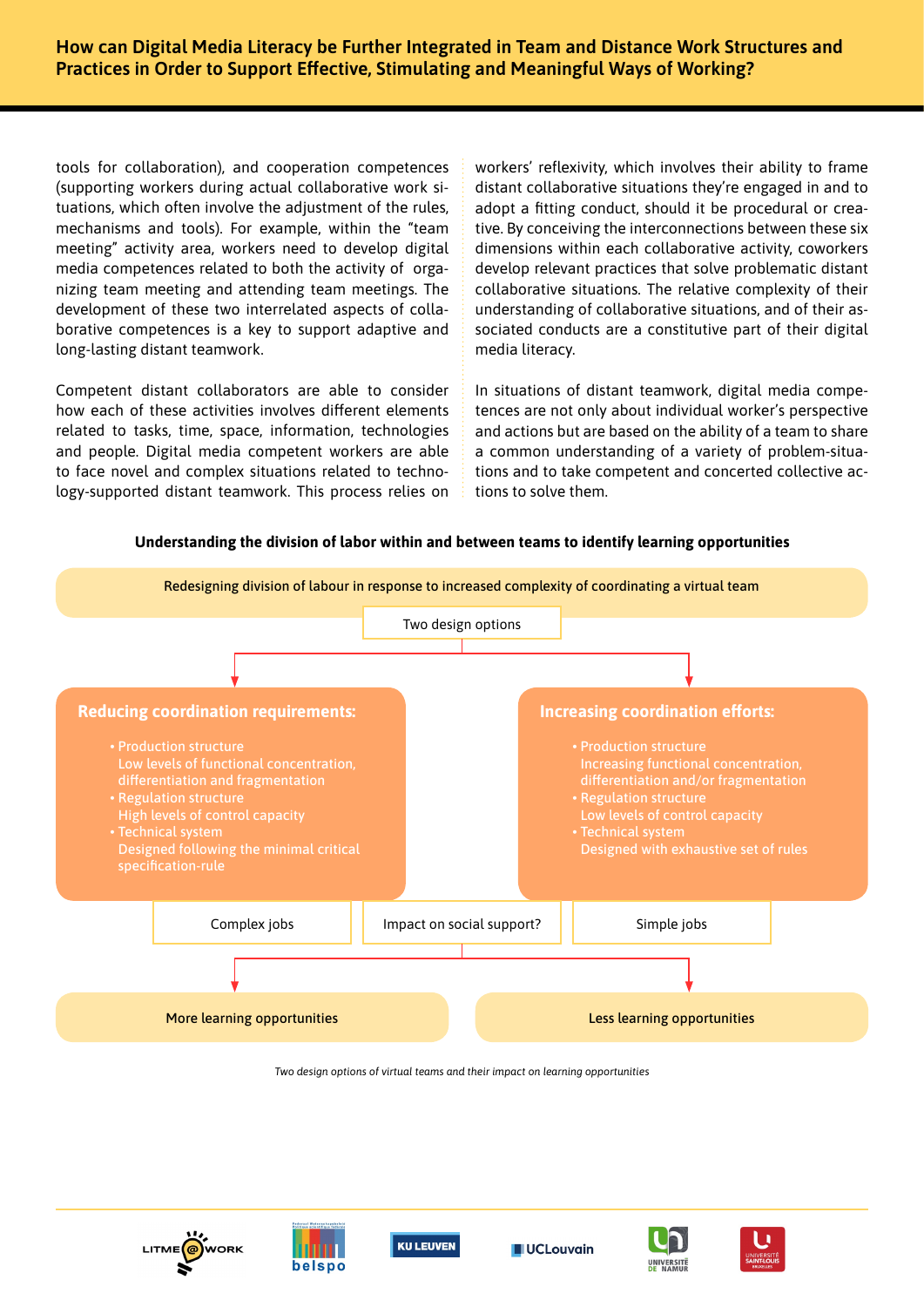The opportunities to develop digital media competences are related to the division of labour of a virtual team. To optimise learning opportunities, organizations are advised to (I) integrate tasks such that challenging task packages are created, and (II) bring team members' control capacity to a level where they can solve the disturbances they encounter themselves and to organize their own work. Finally, we recommend paying attention to the support and feedback team members enjoy in their team, as a possible source of learning opportunities.

In addition, coordinating teamwork in virtual environments is more complex compared to collocated collaboration. A team's division of labour determines the coordination requirements and also the opportunities to respond to these. Organizations should at least reflect on and preferably deliberately consider redesigning a team's division of labour when introducing virtual teamwork to cope with this additional coordination complexity.

According to the two-wave survey with the employees of the organizations involved in the study, as team members started engaging in more teleworking, knowledge sharing decreased. This is probably because spontaneous conversations are more scarce when teams are geographically dispersed. Indeed, in such a situation, team members can only initiate conversations deliberately, which could create a threshold. To buffer or even counter this effect, we identified three possible interventions that managers could implement. First, they could encourage virtual communications among team members, which seems to be a good alternative for face-to-face conversations when used in moderation. Second, they could foster trust among team members, for example by setting team goals instead of individual goals, which enables skill development. Finally, managers would do well to make sure that every member of a team teleworks for more or less the same amount of time (as large differences potentially lead to perceptions of inequity).

## **The changing meaning of office work in NWOW cultures**

The findings of the critical discourse analysis (28 interviews with 29 people) show that the introduction of socalled NWOW and similar (re)configurations of office work in public and private organizations have had an impact on the way office workers and managers see themselves, each other and their work.

This precise nature of this impact depends on the interpretative logics workers rely on in order to make sense of NWOW. Our analysis allowed us to identify seven logics: (1) a neoliberal logic, with an emphasis on management by results and management of the self; (2) a humanizing logic, with an emphasis on wellbeing at work; (3) an expressive/consultative logic that stresses the importance of listening to and consulting with workers in the transition to and evaluation of NWOW; (4) a team-oriented participatory logic, valuing collective decision-making at the team level; (5) a pseudo-participatory logic, criticizing autocratic decisions and leadership in the transition to NWOW culture; (6) an authoritative logic, stressing the need for leadership by example and accepting some degree of authoritative decision-making, and (7) a public service logic according to which delivering qualitative public service to 'citizens' rather than to 'clients' should be a top value in office work.

There are many conflicting interpretations within public and private organizations regarding the positive and negative effects of NWOW. While some office workers simply reproduce celebratory NWOW discourse, others take a more nuanced and critical stance, even if they rarely oppose the central principles of NWOW. Many office workers identified real and/or potential perverse effects of NWOW programs on physical, psychological and/or social wellbeing. There were also many implicit pleas for a realistic and pragmatic take on talking about and implementing NWOW in organisations. Many interviewees took issue with managers who merely paid lip service to values such as participation and consultation in the transition process to NWOW. While some workers embrace a relatively authoritative leadership style in such change processes, many others feel less than enthusiastic about pseudo-participative management strategies. Yet truly oppositional critiques were hardly voiced in our interviews with office workers. Our office workers usually supported and/or accepted the implementation of NWOW programs. Those who acknowledged potential perverse effects of NWOW tended to see these effects as avoidable. They did not tend to call the principles and aims of NWOW into question.

The rarity of truly oppositional critiques can be explained if one considers that NWOW discourse is constructed around a set of values with strong positive connotations such as 'autonomy' or 'trust'. Advocates of NWOW also list a series of positive effects NWOW on social wellbeing. This makes it difficult to challenge celebratory NWOW discourse. Another reason behind the success of the celebratory NWOW discourse is the opposition between 'old' and 'new' office cultures and/or office workers. The 'new'











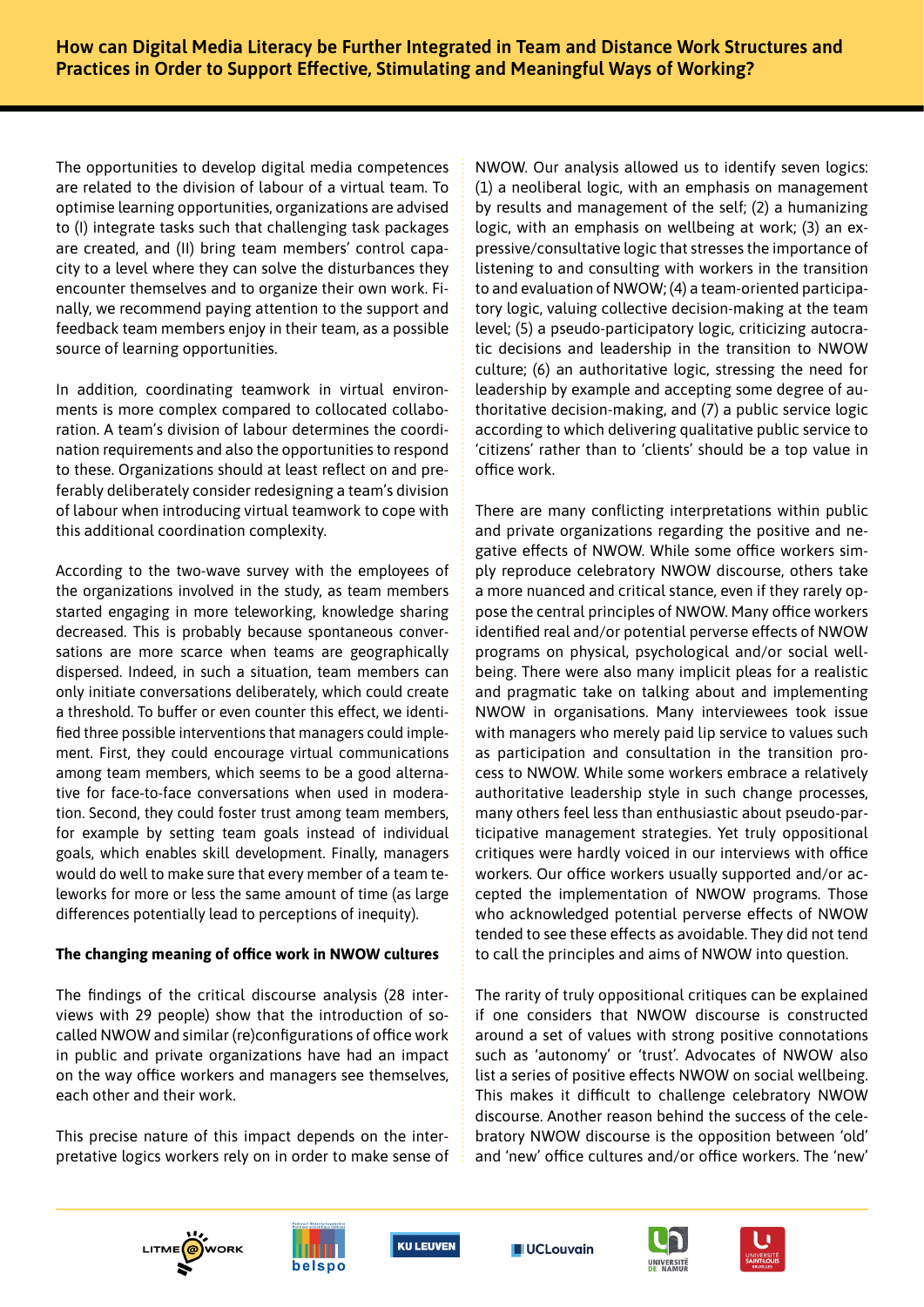office worker is seens as the embodiment of 'happy' values and competences such as autonomy, trust or flexibility. The 'old' worker is seen as a rigid administrative or bureaucratic pencil pusher who is supposed to change his or her identity and way of working, or to phase out of the organisation. Like the frequent expression of happy values in NWOW discourse, this manichean opposition between two types of office worker can lead managers to dismiss concerns and problems linked to the implementation of NWOW in public and private organizations.

When talking about the kind of competences required in today's office work, our interviewees used the notion of competence in a general manner, conflating 'competences' with a range of abstract values rather than considering competences as descriptors for practical abilities or professional norms. The notion of competence was used as a fuzzy term by most office workers. Being competent can mean that one has technological know-how, that one has the ability to learn, but also that one is humble, flexible and/or adaptable. The way such terms are interpreted varies strongly depending on the interpretive logics office workers rely on in order to make sense of their themselves and their work. For instance, those who rely heavily on a humanizing logic tend to conceptualize NWOW competences in terms of a series of 'soft' or 'social' skills such as 'being open' or 'being nice'. Yet explicit struggles over the meaning of 'competence' were not observed in our interviews, which is a further indication that NWOW discourse has achieved a high degree of hegemonization. In spite of the fuzziness of '(DML) competence', nobody wants to be seen as incompetent. As such the term performs a legitimizing function for many NWOW programs.

## **Seven recommendations to foster DML at work**

For those who seek to foster DML at work, the following insights can be derived from LITME@WORK:

# **1. Treat competences as abilities to perform particular practices rather than abstract values**

The fact that many managers and/or employees talk about competences in abstract rather than concrete terms can lead to confusion about the exact meaning of terms such as «autonomy», «flexibility», «sociability» or «agility». Unqualified use of such terms can lead to contradictions in job descriptions and job requirements because it hinders an objectified account of what a job entails. It may also lead to an inconsistent division of responsibilities

between the individual employee and the organization. We therefore suggest that HRM should work with clear definitions of competences that allow for measurement and evaluation of concrete abilities and practices. The matrix presented above provides a sound basis for developing such an understanding of competences.

# **2. Use the DML matrix in a reflexive way**

The DML matrix provides a precise understanding of digital media competences. We encourage managers and policy makers to use this matrix as a map rather than as a recipe. It is a map that can help to plan for training or evaluation purposes. This implies that workers, teams and management should create their own itineraries and adapt the matrix to their specific work contexts and objectives. This adaptation should prevent three pitfalls:

- $\rightarrow$  a reductionist approach which would assume that in every situation, every worker or team should be able to perform all the activities listed in the matrix and integrate all six dimensions in the way they frame the associated work situation
- $\rightarrow$  a context-blind approach which would adopt the matrix without taking into account the specific work situations and the objectives of the workers. The adequacy of activities and dimensions should be assessed on a case-by-case basis.
- $\rightarrow$  a compartmentalized approach that considers each cell in the matrix as disconnected from the others. Competences are by nature integrative and rely on connections between multiple activities and dimensions.

In any case, this matrix should be used as a tool for both practitioners and co-workers to increase their reflexivity with respect to collaborative work situations. Creating this shared reflexivity is a key factor in the process of developing DML at work.

# **3. (Re)consider the design of teams as a strategic factor for organizations**

In order to support learning in virtual teams, and to foster an effective, meaningful and stimulating working environment, it is essential to assess the tasks of team members explicitly and critically. Our results show high variation in the learning opportunities and psycho-social risks for the workers involved in virtual teams. This variation is related to the way the











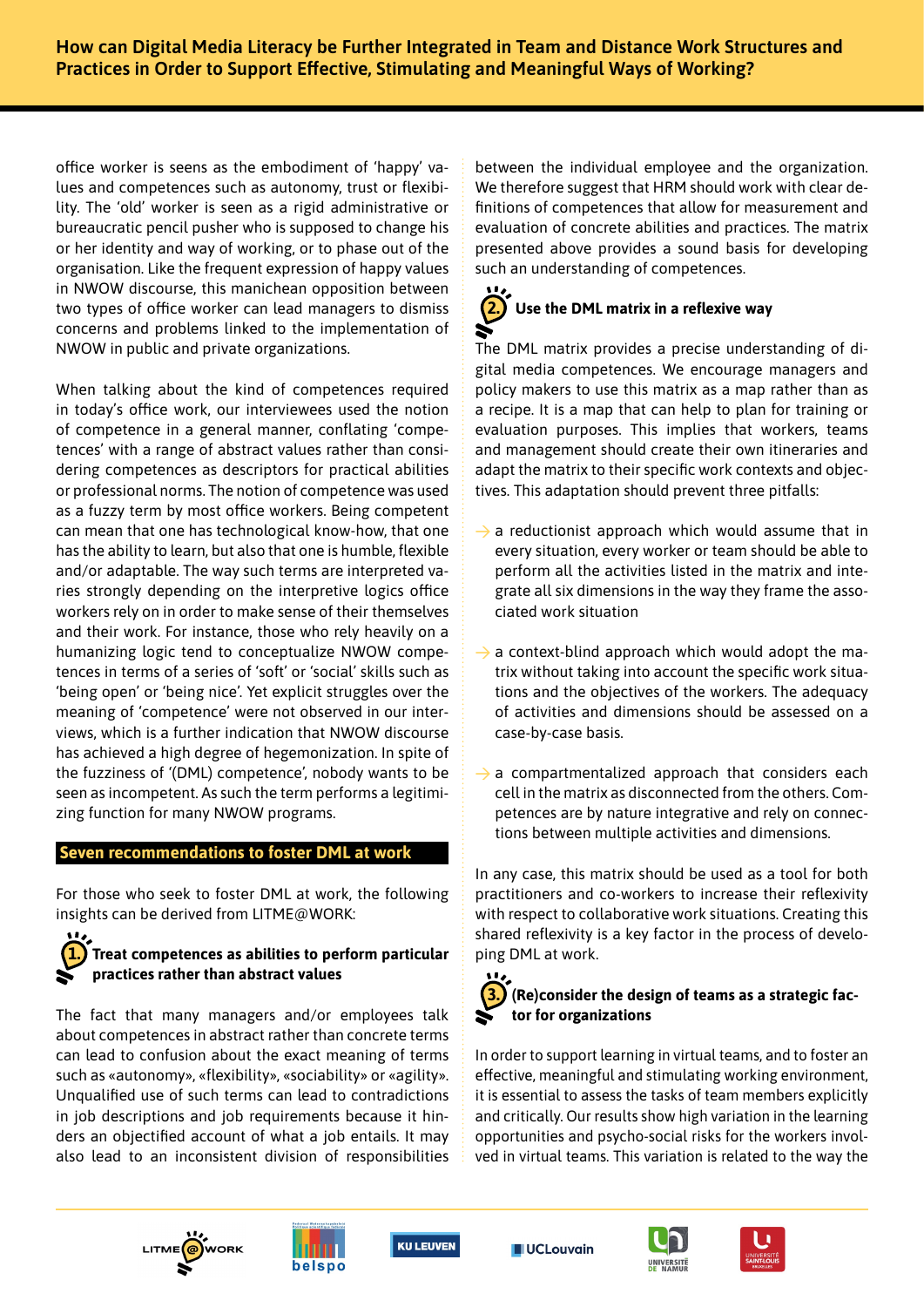tasks in virtual teams are designed and the opportunities this offers to deal with increased coordination requirements that are associated with collaboration at a distance. Due to the division of labor between and within teams and the use of ICT to collaborate at a distance, the risk of disturbances in the workflow increases. At the same time the scope and means to solve these disturbances decrease. This means that the coordination of the work of virtual teams becomes both more important and more complex.

In addition, our study shows that technology used to enable distance collaboration is not supportive by default and can even add to the complexities of coordinating work. Technical systems are indeed prone to technical errors and can hinder rather than improve a team's coordination. It appeared that it is important to discuss the tools to be used when settling down a team, and the roles (access, ownership, function) gravitating around the tools. It is an illusion to think that implementing technical tools will automatically create team spirit and collaborative work.

In sum, it is necessary to take the time to critically assess who does what in the team, who needs to collaborate when and with whom and what technical tools can support this collaboration. Low levels of division of labor and sufficient autonomy for team members are most conducive to support team members in coping with the increased complexity and coordination requirements and hence foster learning opportunities.

# **4. Acknowledge the value of articulation work in hiring and career development**

In our results, we distinguished two types of collaborative work: *production work* (working together towards the production of goods or services) and *articulation work* (establishing the conditions of collective production work by meshing together the tasks, the actors and the resources involved), which includes *coordination work and contingent articulation work. Coordination work* is dedicated to designing (or redesigning) coordination mechanisms (typically ahead of the time of the production work) that set stable rules and procedures for collective production work (and materialize them into technological artifacts). *Contingent articulation work* is about adapting the procedures in context, as work unfolds, to get work "back on track".

Articulation work is an important part of collaborative work but is not necessarily recognized as such. We especially noted that even if team leaders continue to play an important coordination role, articulation work is increasingly, expected to be performed by team members as well, especially in its contingent form, either implicitly or explicitly. A consequence of the relative invisibility of articulation work is that the value of the competences to perform such work is seldom acknowledged. Hence, we argue that it is important to take into account articulation work for all HRM strategies and practices, from job descriptions to hiring processes, to career development initiatives.

# **5. Focus the team leader's role on facilitating a shared understanding of teamwork and supporting distributed articulation work**

Our research suggests that team and distance work requires team leaders who:

## *A - foster a shared understanding of teamwork among team members and implement the required conditions for it.*

Office workers may have different understandings of what it means to be a team, depending on the interpretative logics at play. Different and even contradicting logics can coexist within a team, creating misunderstandings in what it means to work in a team. We therefore suggest that team leaders encourage team members to discuss and negotiate a shared understanding of what it means and how to work as a team.

## *B - support the distribution of articulation work among the team members.*

The responsibility of effective collaboration has evolved to a distributed phenomenon where team members have gained autonomy and participate in the definition of their collaborative framework. Control has not disappeared, rather it has changed the way team members work together, with trust becoming a key component in task assignments, feedback to colleagues, collective awareness, etc. The role of team leaders is therefore to support coordination, secure consistency within the team (e.g. in terms of teleworking arrangements), identify problems (e.g. the issues of disconnection and work/life balance) and foster the collective construction of solutions.

## *C - play an active role in the adoption and implementation of ICTs within the team.*

Leaders have to be able to assess the usefulness of the tools in relation to the team and to organizational functioning more generally, assessing the social impact of the adoption of a particular tool. One has to keep in mind











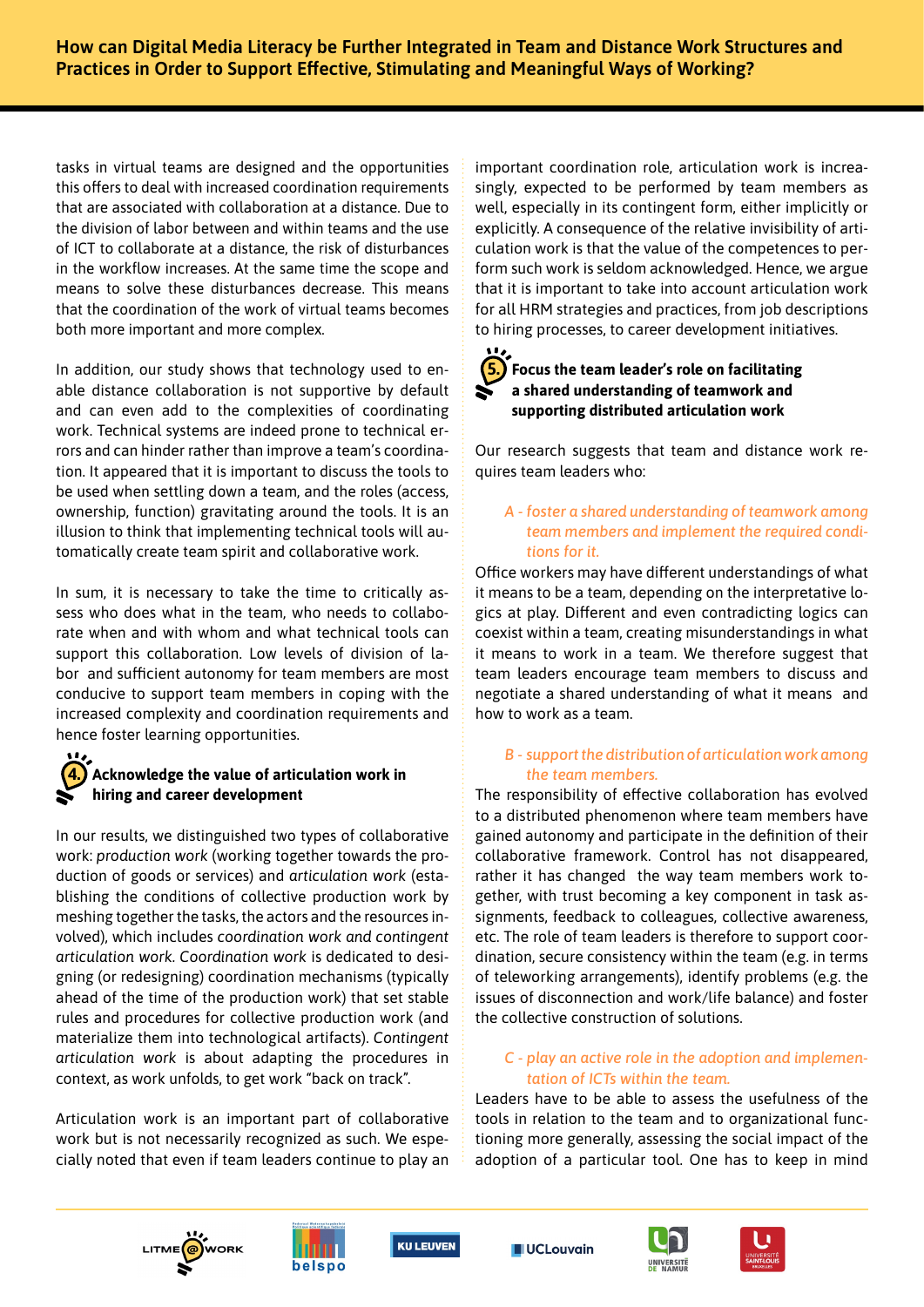that individuals might adopt a tool in different ways depending on their specific competences, backgrounds and preferences. In fact, technology and its uses require explicit reflection and should be acknowledged as a potential problematic factor rather than as an uncriticized solution.

# **6. Re-design training and evaluation initiatives beyond individual practices, operational skills and digital tools**

Contrary to the myth of the digital native, the digital media competences identified in the matrix are not automatically mastered by younger generations. Youngsters are not necessarily more competent than their elders when we talk about collaborating through digital media. The development of digital media competences for collaboration purposes should not be seen as a generational issue, but as a matter of dedicated training and/or education that is not necessarily provided at school today, although it affects everyone. Our results provide some insights as to how such a training should be designed:

- $\rightarrow$  Training and evaluation initiatives should not be designed for individuals alone but also for teams as a whole. Teams need to demonstrate their ability to understand situations and organize team work collectively. Although training team leaders and managers is important, attention should be paid to team members as well.
- $\rightarrow$  They should be based on a definition of digital media competences as observable performances. In that sense, digital media competences differ from "soft skills" defined as values, mindset or personality traits.
- $\rightarrow$  Collaborative digital media competences should be reduced neither to operational skills, nor to mere technical abilities. Skills are only one aspect of the resources mobilized when being competent, and technical skills are also only one part of these skills. It is therefore necessary to develop training programs firmly anchored into activities and practices, which include (digital and non-digital) tools but are not reduced to this dimension.
- $\rightarrow$  We recommended to design teams before selecting tools rather than choosing tools first and structuring and training teams afterwards.
- $\rightarrow$  Training programs should strike a balance between integrating organizational rules (e.g. meeting schedules, file sharing protocols, etc.) and encouraging forms of inventivity in the development of collaborative practices, which could lead to organizational innovation.

 $\rightarrow$  Trainers and educators should be cautious when identifying and recommending so-called "good practices" conceived as general guidelines that could be properly applied to all situations. As all practices are situated and contextual, such an approach could result in an oversimplified representation of collaborative practices and competences. We recommend that training and evaluation initiatives focus on reflexive practices that allow for an adequate framing of specific situations. In turn, this allows the identification of relevant responses to specific problem situations.

# **7. Integrate the development of DML in a more balanced discourse about organizational change**

Celebratory NWOW discourse projects a very positive image of the objectives and consequences of team and distance work. As such it glosses over critiques and worries commonly expressed by office workers and managers. Nevertheless, such critiques and worries are part of the way people give meaning to their work. Ignoring them could lead to discontent in organizations. We therefore recommend that managers and policy makers who seek to foster DML develop a more balanced discourse about organizational change.

In a more balanced discourse, the critiques and worries about the perverse effects of NWOW are explicitly recognized. This recognition of critiques and worries should not only show in HRM and management rhetoric but also inform the actual implementation of organizational change. If management persists in celebratory NWOW discourse without taking critiques and worries seriously chances are that it will be accused of wielding a pseudo-participatory discourse.

There is also an organizational risk that comes with a disconnect between high management ideals and the realities of day-to-day work. From a managerial point of view, it is important not to consider micro-resistances to specific NWOW principles as a matter of bad will and/or resistance to NWOW as a whole. Quite often these resistances rest on ways of thinking that people rely on in order to make sense of their work. In environments where critique circulates, it is important to allow for debate, for a problematization of NWOW practices, as well as for a diversity of standpoints. Critique has to be taken seriously. If not, management and policy makers run the risk of conflicting with the participatory ideals that are supposedly part and parcel of NWOW.